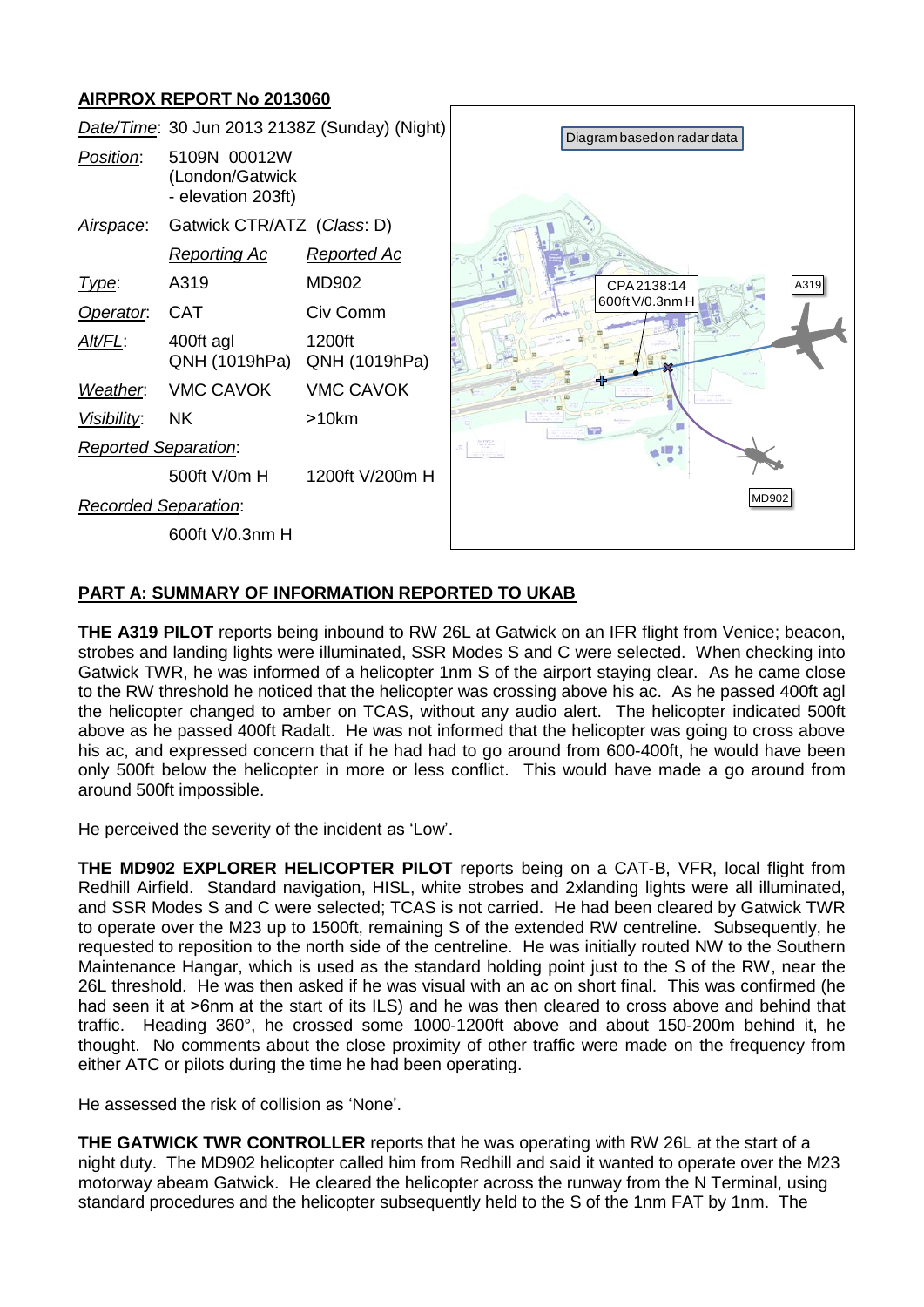helicopter later informed him that it would like to route towards the Southern Maintenance Hangar and then cross over to the northern side of the FAT. The A319, to which he had already passed TI about the helicopter, was 3nm from touchdown. He instructed the helicopter to cross the runway, after the landing A319, over the threshold, which was read back correctly. The helicopter was then observed to carry out the instruction as cleared.

## **Factual Background**

The Gatwick weather was recorded as follows:

METAR EGKK 302120Z 23005KT CAVOK 16/14 Q1019

Official night on 30 June 2013 started at 2104; the incident occurred at approximately 2138.

MATS Part 1, Section 2, Chapter 1, Paragraph 1.4 states 'Aerodrome Control is responsible for issuing information and instructions to aircraft under its control to achieve a safe, orderly and expeditious flow of air traffic and to assist pilots in preventing collisions between: 1) Aircraft flying in, and in the vicinity of, the ATZ'.

MATS Part 1, Section 1, Chapter 5, Paragraph 5.3 states 'Separation standards are not prescribed for application by ATC between VFR and IFR flights in Class D airspace'.

MATS Part 1, Section 1, Chapter 4, Paragraph 4.101 describes CAT-B flights connected with the operator involved in this Airprox as: 'Normal operational priority. The operation will not wish to draw attention to itself. The pilot will expect controllers to suggest a new altitude or minor changes to the flight operating area in the event that the flight would cause a delay to other traffic'.

## **ATSI Analysis**

Both ac were receiving an ACS from Gatwick TWR who were operating from the emergency VCR to allow for planned deep-cleaning of the Gatwick VCR. All equipment was reported as serviceable.

In response to a task in the area between Gatwick and Crawley, the MD902 departed from Redhill at 2128:10. Gatwick TWR cleared it initially to the N Terminal and, with landing traffic in sight at a 2.5nm final, it was cleared to cross RW 26L from N to S after the landing traffic. The MD902 was 1.5nm N of the centreline when the inbound landed and the MD902 crossed the threshold from N to S at 2130:46.

Having reported operating on the S-side, at 2131:03 the MD902 reported that his task was now on the centreline; however, he advised that the situation did not warrant CAT-A status, and that he would continue to monitor from the south-side as a CAT-B flight.

Radar showed the MD902 holding 1.3nm to the SE of the RW threshold (1nm south of the centreline). The next two inbound aircraft were passed traffic information about the MD902 holding to the S of Gatwick at low-level.

At 2134:01, the A319 was 10.1nm from touchdown. The LTC Gatwick Radar controller advised the A319 about the helicopter, "…*about a mile south of the two mile final working the tower and for further updates contact them on one two four decimal two two five callsign only"*. The A319 pilot acknowledged, *"One two four two [2134:40] two five (A319)c/s"*.

At 2134:50, the A319 contacted the TWR and was advised to continue approach with TI, *"(A319)c/s traffic information, helicopter one mile south of Gatwick low level remaining south at this time".* The A319 pilot replied, *"Okay thank you"*.

At 2136:45, the A319 was 3.2nm from touchdown and the MD902 pilot reported, *"...I'd like to er route back to the erm maintenance hangar then cross northside to hold just north of the Gatwick Link and have a look from the north"*. TWR responded, *"(MD902)c/s after the landing three nineteen short final, cross runway two six left from south to north over the threshold"*. The MD902 pilot replied, *"South to north at the threshold after the one short final (MD902)c/s"*.

At 2137:06 the A319, at 1.25nm, was given landing clearance and at the same time the MD902, 1.5nm SE of the threshold, started to track W and then NW towards the threshold. As the two ac converged the MD902 remained in the A319's half past ten position.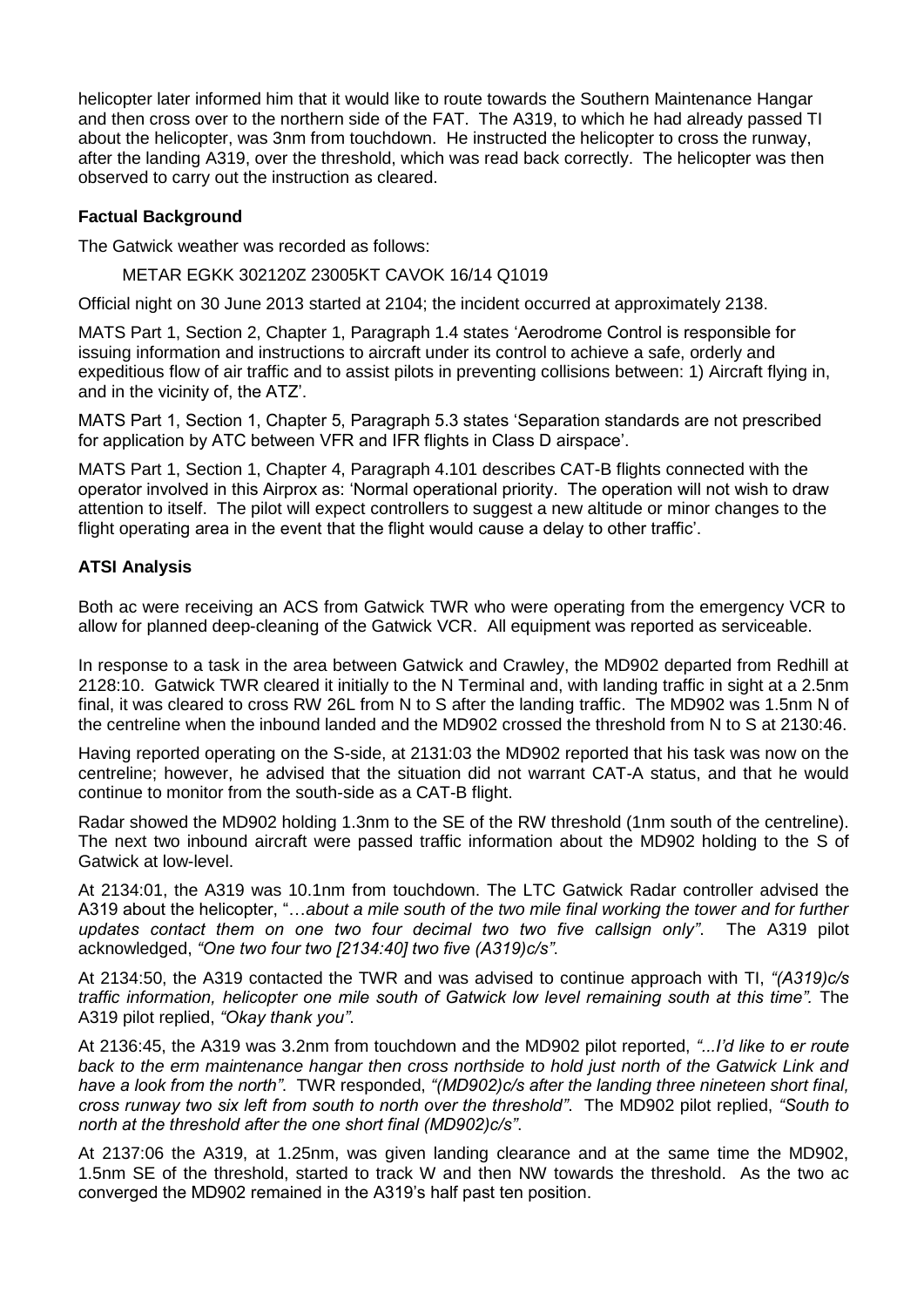At 2137:58, the A319 was 0.5nm from touchdown at an altitude of 400ft, with the MD902 at a distance of 0.4nm at 1000ft (Figure 1).



Figure 1 – MRT at 2137:58

The MD902, then started a R turn [2138:06] to position behind the landing A319, which was just crossing the airfield boundary at a range of 0.2nm from touchdown, see Figure 2 and also Figure 3, the corresponding image taken from the Gatwick SMR.



Figure 2 - MRT at 2138:06 Figure 3 – Gatwick SMR #

At 2138:14 the MD902 passed 0.3NM behind the A319 as it approached the touchdown point on Runway 26L (Figure 4).



Figure 4 – MRT at 2138:14